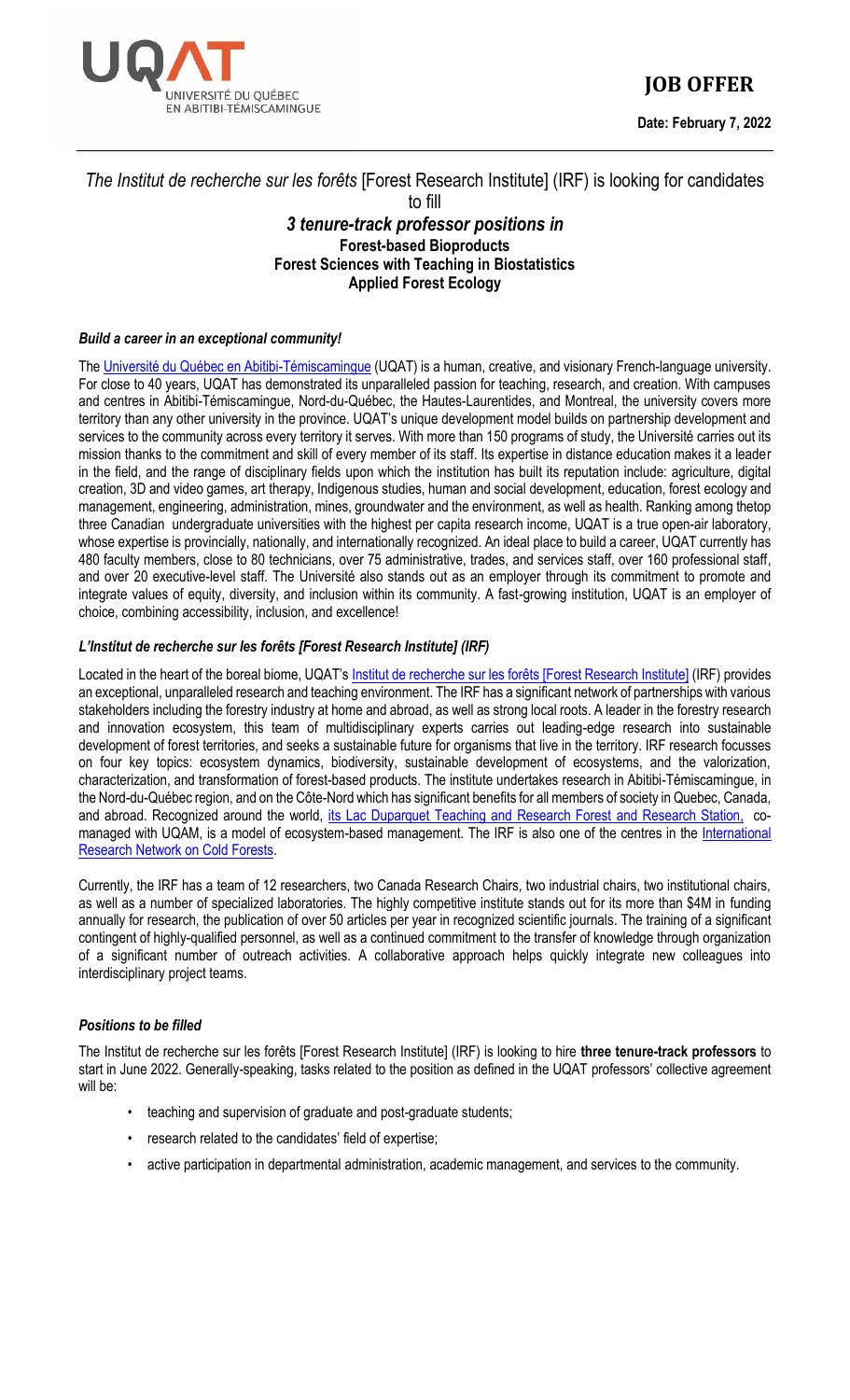## **ONE POSITION IN FOREST-BASED BIOPRODUCTS (Competition No. 2022-09)**

The IRF is looking for a candidate with a doctorate with a specialization in forest bioproducts, including bioenergy. The candidate sought will develop a research program and carry out research and development on forest-based bioproducts. They should also contribute to the teaching and supervision of students admitted to UQAT graduate and post-graduate programs, according to their field of study: Master's degree in ecology and Master's degree in engineering (concentration in renewable materials), PhD in environmental sciences, and PhD in engineering or any other IRF program of study. The candidate hired for this position will be based in La Sarre or in Rouyn-Noranda.

The candidate sought should be:

• open to working in partnership with companies and government bodies, and be able to foster contacts in order to develop an innovative research program with concrete results.

Criteria considered as assets:

• Membership in a Canadian professional forestry or engineering association; membership in or the intent to become a member of the ordre des ingénieurs or the ingénieurs forestiers du Québec.

## **ONE POSITION IN FOREST SCIENCES WITH TEACHING IN BIOSTATISTICS (Competition No. 2022-10)**

The IRF is looking for a candidate with a PhD with a specialization in forestry, ecology or related sciences, able to teach courses in biostatistics and modeling. The candidate sought must carry out research and development as part of the activities of the [UQAT-UQAM Chair in Sustainable Forest Development.](https://chaireafd.uqat.ca/index.php) The candidate should also contribute to the teaching and supervision of students admitted to the graduate and post-graduate programs offered by the Institut de recherche sur les forêts [Forest Research Institute]. They will be responsible for teaching courses in biostatistics. The candidate hired for this position will be based in Rouyn-Noranda.

## **ONE POSITION IN APPLIED FOREST ECOLOGY (Competition No.2022-11)**

The IRF is looking for a candidate with a PhD with a specialization in applied forest ecology or forest management. In particular, we are looking for someone capable of developing management scenarios based on an understanding of natural forest dynamics. The professor should also be able to conduct research projects on the impact of forestry practices on soil-plant relationships, on forest productivity, or on forest carbon dynamics.

The candidate will be involved in research at the [Lac Duparquet Teaching and Research Forest](https://ferld.uqat.ca/) and will carry out research and development within the scope of [UQAT-UQAM Chair in Sustainable Forest Development](https://chaireafd.uqat.ca/index.php) activities. The candidate hired for this position will be based in Rapide-Danseur at the Lac Duparquet Teaching and Research Forest.

The candidate should also contribute to the teaching and supervision of students admitted to graduate and postgraduate programs offered by the Institut de recherche sur les forêts [Forest Research Institute]. They will potentially be co-responsible for the courses "ENV7010 - Management of Forest Ecosystems" (offered in the doctoral programs in environmental sciences and the master's in ecology) and "GDF7302 – Field Work" (master's degree in sustainable management of forest ecosystems).

Criteria considered as assets:

• Membership in a Canadian professional forestry or engineering association; membership in or the intent to become a member of the ordre des ingénieurs or the ingénieurs forestiers du Québec.

#### **REQUIREMENTS FOR ALL POSITIONS:**

- Ph.D. in forestry, wood science, environmental sciences, biology, chemical or materials engineering or a related discipline.
- A research record demonstrating significant scientific productivity.
- Ability to develop a research program by obtaining grants from recognized organizations such as NSERC, FRQNT and other research programs involving a partnership with private organizations or ministries.
- Fluency in oral and written French: the application of a person who is not fluent in French may be considered, subject to certain conditions.
- The person sought should be open to working in partnership with businesses and government agencies. They must be able to work in a university in a natural resource-based region whose mission, among other things, is to contribute to the socio-economic development of its community.

## **OTHER CRITERIA CONSIDERED AS ASSETS FOR ALL POSITIONS:**

• A postdoctoral fellowship as well as experience in an industrial or government environment.